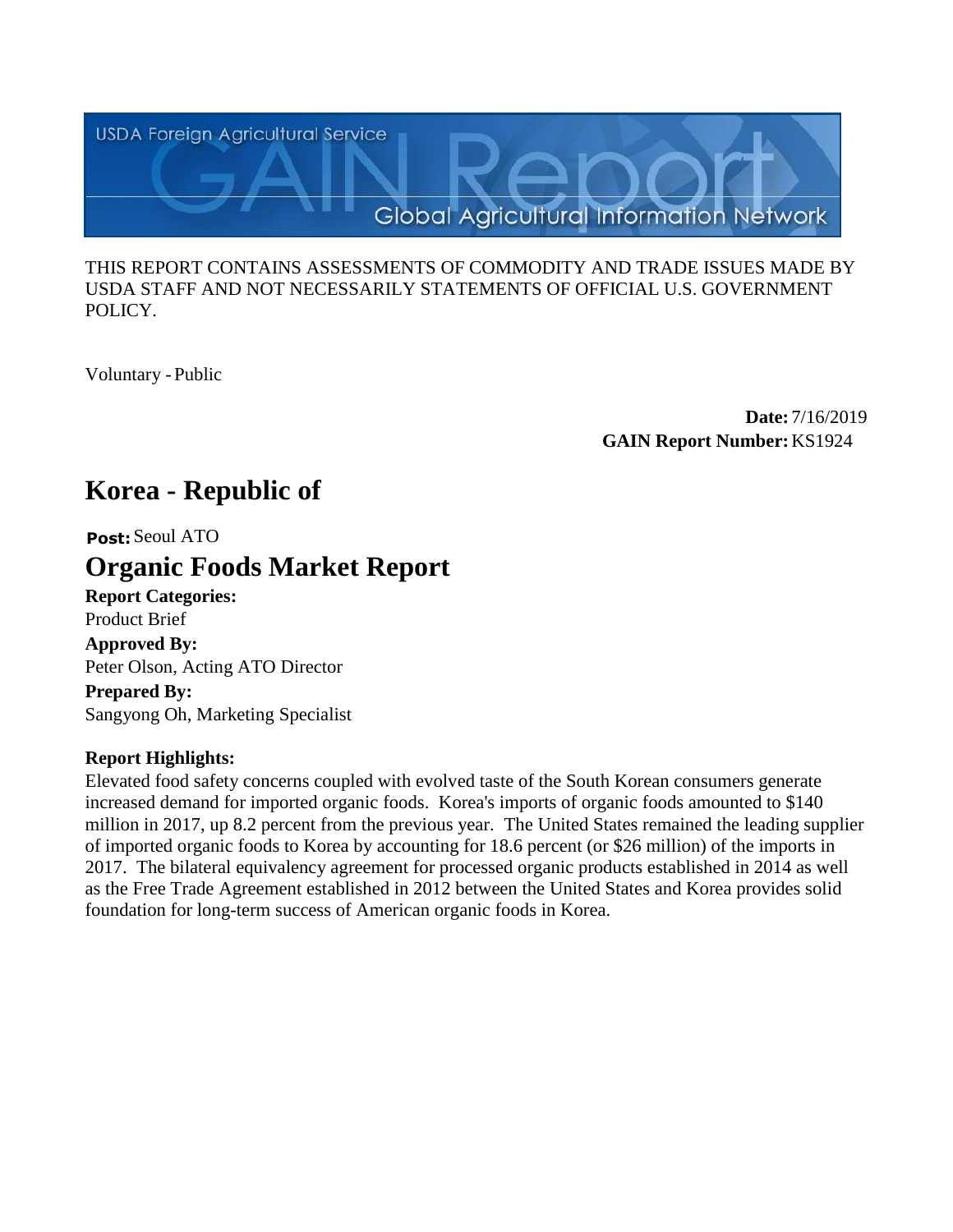# **General Information:**

## **I. Market Summary**

South Korea (hereinafter referred as Korea) generates increased demand for organic or environment-friendly foods as the general consumers maintain elevated concerns for safety and quality of foods in their diet. In addition, evolved taste of the consumers coupled with increased wealth in the market promotes more wholesome or naturalistic ideas in lifestyle and consumption trends.

According to the latest data released by the Korean government, Korea's imports of organic foods amounted to \$140 million in 2017, up 8.2 percent from the previous year. In terms of volume, the imports totaled 50,104 metric tons, up 9.8 percent. The United States remained the leading supplier of imported organic foods to Korea in terms of value by accounting for 18.6 percent or \$26 million of the imports. In terms of volume, the United States was the third largest supplier by accounting for 10 percent or 5,019 metric tons of the imports, following Peru and Turkey. While the United States continues to lead the imports for processed organic foods, competitors are likely to maintain bigger market shares for unprocessed products, such as fresh fruits and vegetables.





The United States and Korea established bilateral equivalency agreement for processed organic foods in 2014. Together with the United States-Korea Free Trade Agreement (KORUS FTA) established in 2012, the equivalency agreement has laid solid foundation for long-term success for American processed organic foods in Korea for years to come. Under the equivalency agreement, American processed products may enter Korea without obtaining additional Korean organic certification. The European Union (EU) is the only other trading partner for Korea that has established equivalency agreement for processed organic foods. On the other hand, all foreign unprocessed organic foods, including fresh produce and grain, are required to be certified under the Korean organic standards to enter Korea.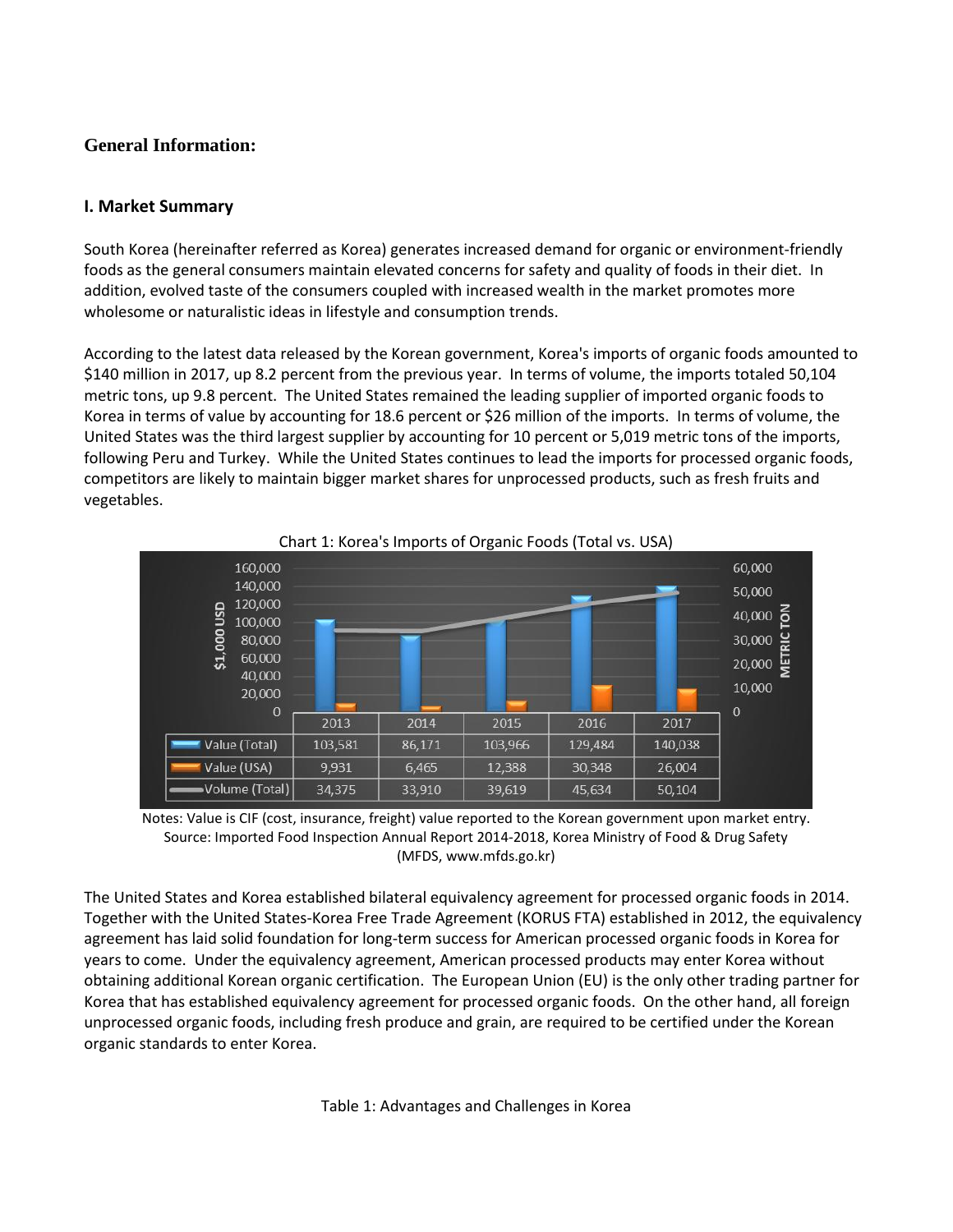| Advantages                                               | Challenges                                            |
|----------------------------------------------------------|-------------------------------------------------------|
| Korean consumers are concerned about safety and          | Organic or environment-friendly foods remain a        |
| quality of foods in their diet. Many Korean consumers    | niche segment in the Korean food market. Organic      |
| recognize the United States as a trusted origin for safe | foods account for less than 1 percent of all foods    |
| and high quality foods.                                  | imported into Korea currently.                        |
| Evolved taste of Korean consumers coupled with           | Korean food traders have limited knowledge and        |
| increased wealth in the market promotes more             | experience with American organic supply chain and     |
| wholesome or naturalistic ideas in lifestyle and         | new product opportunities.                            |
| consumption trends.                                      |                                                       |
| Local Korean agriculture has limited capacity to         | Many American organic food suppliers are not          |
| produce organic or environment-friendly foods due to     | export-ready. Their attention mainly targets          |
| unfavorable weather and limited farming capacity.        | domestic market opportunities.                        |
| The United States and Korea established equivalency      | Unprocessed products such as fresh fruits and grain   |
| agreement for processed organic foods, which             | are required to be certified under the Korean organic |
| eliminated certification barrier for American            | standards to enter Korea. The certification is costly |
| processed products to enter Korea.                       | and time-consuming.                                   |

## **II. Market Competition and Opportunities**

#### **A. Imported Organic Foods**

Korea's imports of organic foods achieved about 10 percent annual growth over the last five years to total \$140 million (CIF value) and 50,104 metric tons in 2017. Korean government's new organic certification policy (requiring foreign organic foods to be certified by the Korean standards to enter Korea) implemented in 2014 resulted in a sudden decline of the imports in 2014. However, the imports rebounded quickly in 2015 due to the organic certification equivalency agreement for processed foods established between the United States and Korea on July 1, 2014 (and similar agreement established with the European Union on February 1, 2015). Organic products accounted for 0.4 percent of all food and agricultural products imported into Korea in 2017.

| Rank | Country           | Value (\$1,000) | Volume (Metric Ton) | <b>Shipment Number</b> |
|------|-------------------|-----------------|---------------------|------------------------|
| 1    | The United States | \$26,003        | 5,019               | 1,760                  |
| 2    | Germany           | \$21,808        | 4,295               | 820                    |
| 3    | Poland            | \$18,183        | 1,073               | 435                    |
| 4    | Peru              | \$11,800        | 8,845               | 309                    |
| 5    | Turkey            | \$7,108         | 6,339               | 213                    |
| 6    | New Zealand       | \$6,119         | 1,019               | 49                     |
| 7    | Chile             | \$5,315         | 300                 | 78                     |
| 8    | Mexico            | \$4,340         | 300                 | 109                    |
| 9    | China             | \$4,144         | 2,002               | 135                    |
| 10   | Canada            | \$4,049         | 4,477               | 40                     |

#### Table 2: Top 10 Suppliers of Imported Organic Foods to Korea (2017)

Notes: Value is CIF (cost, insurance, freight) value reported to the Korean government upon market entry. Source: Imported Food Inspection Annual Report 2014-2018, Korea Ministry of Food & Drug Safety (MFDS, www.mfds.go.kr)

Although the United States remained the leading supplier of imported organic foods to Korea by accounting for 18.6 percent or \$26 million of the imports as of 2017, American suppliers are likely to face elevated competition in the coming years as Korean consumers diversify their taste. In particular, European suppliers present major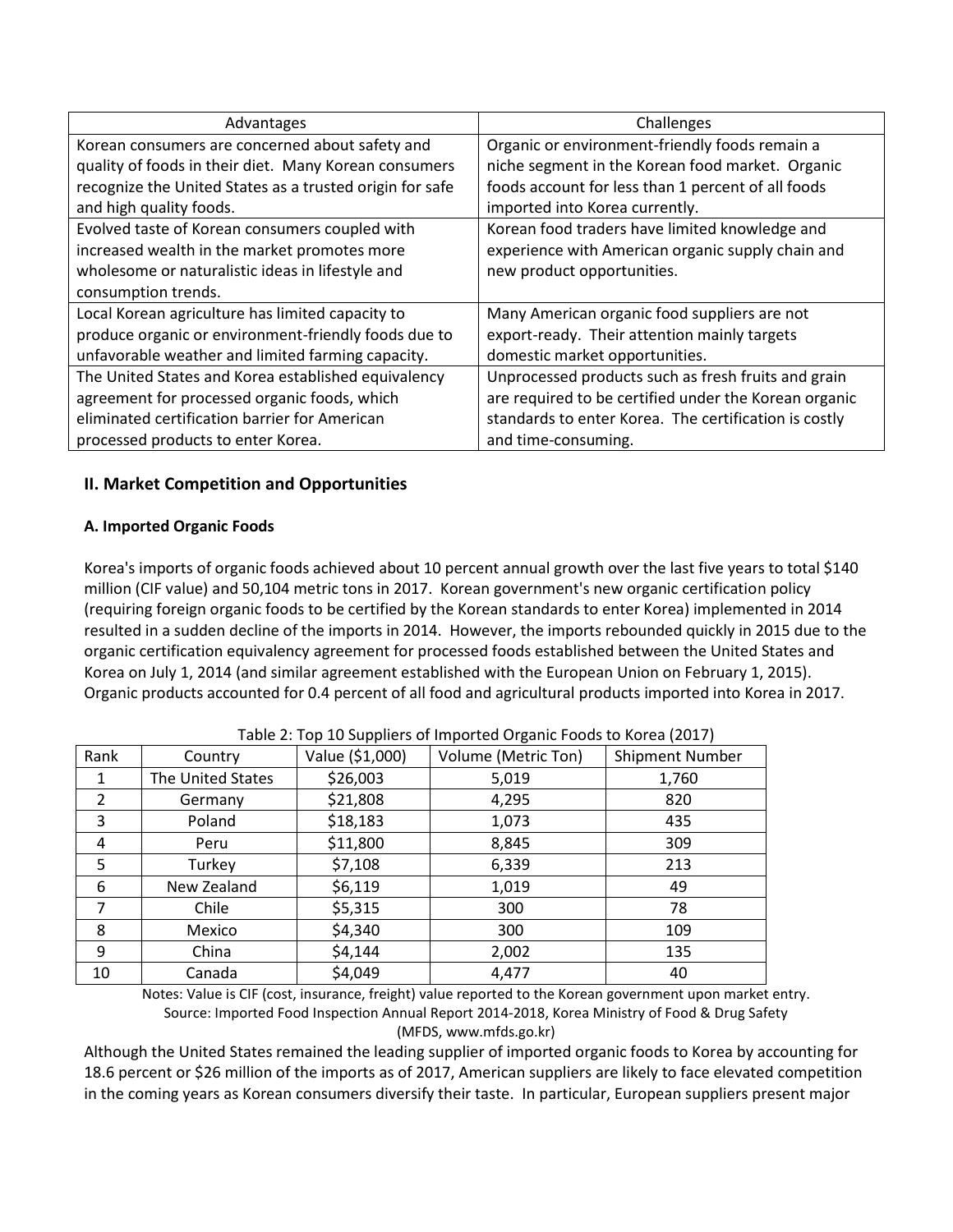competition for high-value, processed organic foods. On the other hand, increased demand for value price under the on-going slowdown of the Korean economy also brings additional competition from export-oriented, low-price competitors such as Chile and China for commodity, unprocessed products. Seven competitors, including Australia, Canada, and Japan, are currently negotiating bilateral equivalency agreement for processed organic foods with Korea under the goal of removing the trade barrier within the next couple of years.

Nevertheless, the United States is firmly positioned in Korea as one of the most trusted origin for organic foods. While no official data is available, industry sources indicate that American suppliers are likely to enjoy solid export growth to Korea for processed fruits, cheeses, fruit juices, confectionery, whey powder, lactose, soybean, wheat, nuts, and baby foods.

| Rank           | Product                         | Value (\$1,000) | Volume (Metric Ton) |
|----------------|---------------------------------|-----------------|---------------------|
| 1              | Processed fruits and vegetables | \$35,019        | 5,913               |
| $\overline{2}$ | Cheeses                         | \$15,544        | 2,399               |
| 3              | Banana, fresh                   | \$10,226        | 7,985               |
| 4              | Wheat (for milling)             | \$4,309         | 6,186               |
| 5              | Brown sugar                     | \$4,265         | 5,475               |
| 6              | Fruit and vegetable juices      | \$4,158         | 1,075               |
| 7              | Confectionery                   | \$3,809         | 1,896               |
| 8              | Coffee (dried)                  | \$2,790         | 609                 |
| 9              | Whey (powder)                   | \$2,592         | 406                 |
| 10             | Lactose                         | \$2,536         | 451                 |
| 11             | Soybean (dried)                 | \$2,417         | 1,574               |
| 12             | Wheat flour                     | \$2,392         | 2,554               |
| 13             | Olive oil                       | \$2,128         | No data             |
| 14             | Tea                             | \$1,986         | 921                 |
| 15             | Nuts (processed)                | \$1,919         | No data             |

#### Table 3: Top 15 Imported Organic Foods to Korea (2017)

Source: Imported Food Inspection Annual Report 2014-2018, Korea Ministry of Food & Drug Safety (MFDS, www.mfds.go.kr)

#### **B. Domestic Organic Foods**

Industry data indicates that over 90 percent of environment-friendly foods (including organic) consumed in Korea is locally produced. Despite limited farming capacity coupled with unfavorable weather condition, Korean agriculture continues to produce a good amount of environment-friendly agricultural crops and livestock meat. Import barriers in place for unprocessed organic foods (certification requirement for imported products) as well as local government's financial support are assumedly the key driver of the domestic organic agriculture.

Domestic farms produced 450,883 metric tons of environment-friendly agricultural crops in 2018, down 9.2 percent from the previous year. Organic category accounted for 23.3 percent of the environment-friendly crop production and the remaining 76.7 percent was no-pesticide or no-antibiotic category. Grain (rice, barley), vegetables (lettuce, radish, pepper), specialty crops (mushrooms, perilla, medicinal herbs) were some of the leading crops produced. It is notable that Korea's domestic production of environment-friendly agricultural crops fluctuates significantly between years due to unfavorable weather condition.

Chart 2: Production of Environment-friendly Agricultural Crops in Korea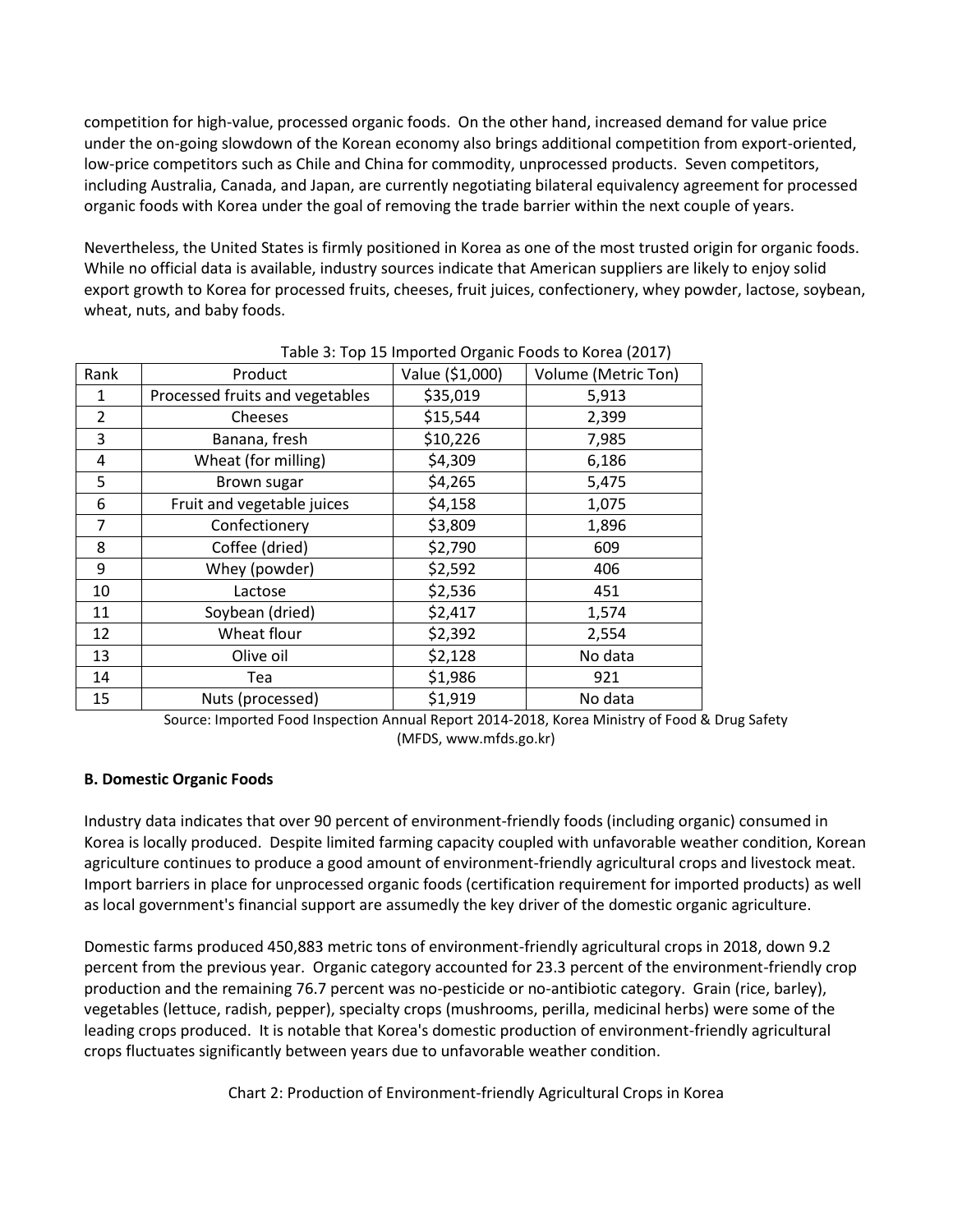

Source: Korea National Agricultural Product Quality Management Service (NAQS, www.naqs.go.kr)



Chart 3: Production of Environment-friendly Agricultural Crops in Korea (Product Breakdown)

Notes: Specialty crops include mushrooms, sesame, perilla, peanuts, and medicinal herbs Source: Korea National Agricultural Product Quality Management Service (NAQS, www.naqs.go.kr)

Domestic livestock farms produced 956,219 metric tons of environment-friendly meat in 2018, down 28 percent from the previous year (the sharp decline was mainly due to national scale outbreaks of avian influenza that marred local poultry farms). Most of the production was no-antibiotic category and organic category accounted for only 4.3 percent of the environment-friendly meat produced. Milk, chicken, eggs and pork were leading products. Marketers point out that domestic environment-friendly livestock farms are better protected from potential foreign competitors under the certification barrier. As domestic farms in general target to produce top quality products for maximum returns on investment, production of environment-friendly livestock products is likely to see solid growth in the coming years.

Chart 4: Production of Environment-friendly Livestock Products in Korea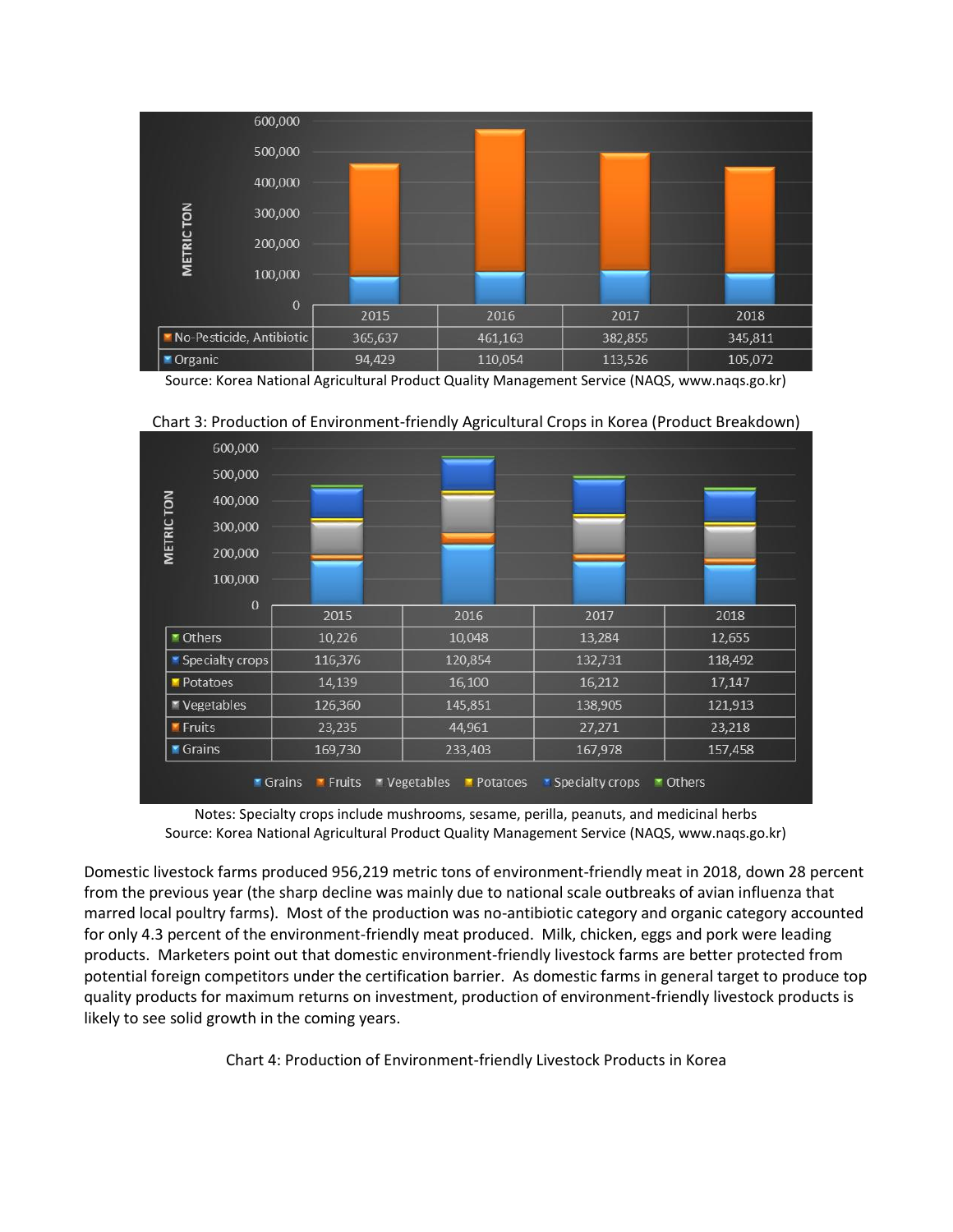

Source: Korea National Agricultural Product Quality Management Service (NAQS, www.naqs.go.kr)



Chart 5: Production of Environment-friendly Livestock Products in Korea (Product Breakdown)

Source: Korea National Agricultural Product Quality Management Service (NAQS, www.naqs.go.kr)

Korean food processing industry is also making extra efforts to offer more organic processed foods. There were 738 organic food processors for 5,799 products registered with the Korean government in 2018. They produced 80,356 metric tons of processed organic foods. Korean organic food processors rely heavily on imported organic ingredients. Leading imported organic products for local processing include cheeses, wheat, sugar, fruit juices, whey powder, lactose, and soybean.

| Table 4. I Todaction of Frocessed Organic Foods in Rolea |         |         |         |        |  |  |  |
|----------------------------------------------------------|---------|---------|---------|--------|--|--|--|
| Year                                                     | 2015    | 2016    | 2017    | 2018   |  |  |  |
| Registered Processor (Number)                            | 650     | 730     | 742     | 738    |  |  |  |
| Product SKU (Number)                                     | 4,083   | 5,518   | 5,325   | 5,799  |  |  |  |
| Production (Metric ton)                                  | No data | No data | No data | 80,356 |  |  |  |

Table 4: Production of Processed Organic Foods in Korea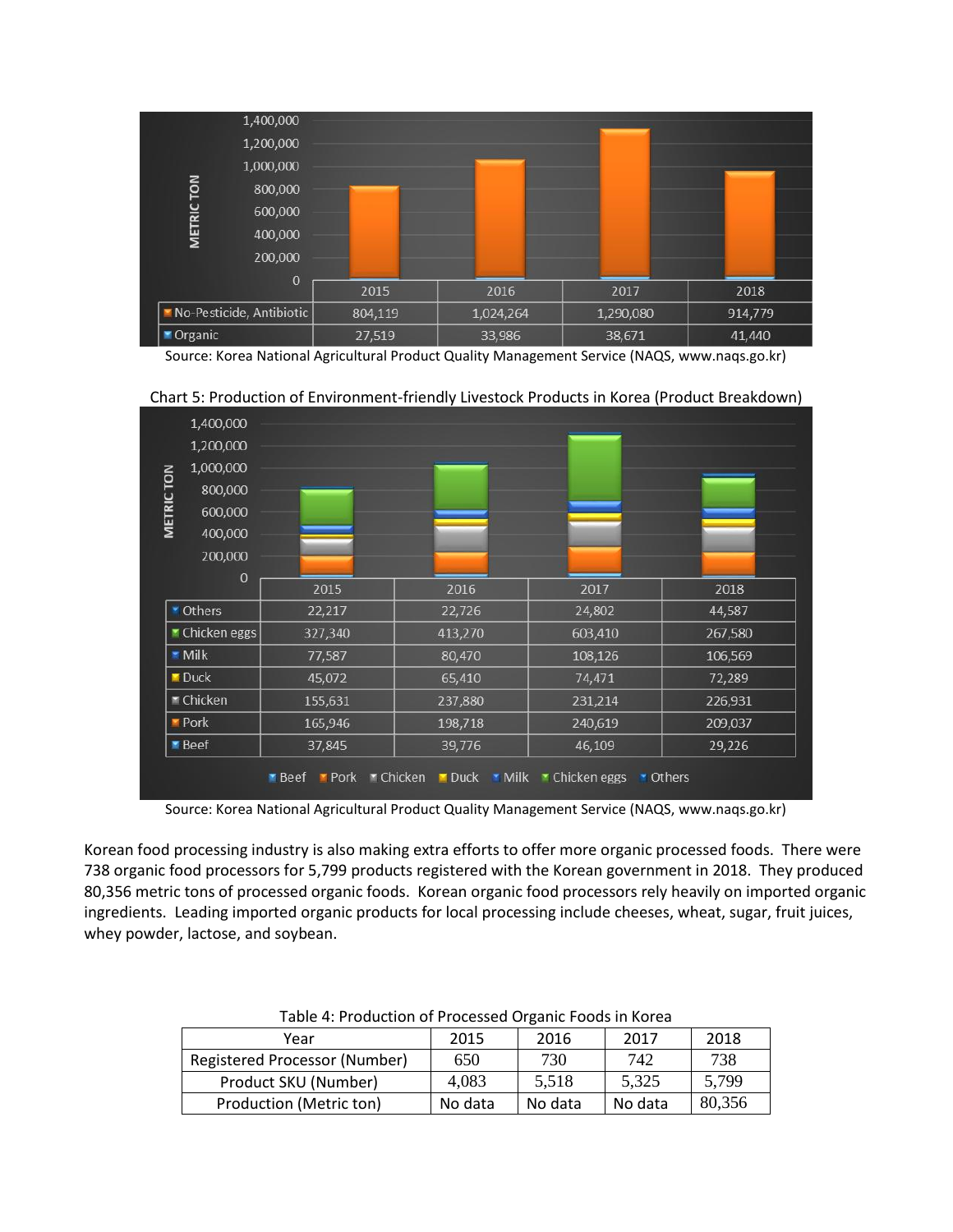Source: Korea National Agricultural Product Quality Management Service (NAQS, www.naqs.go.kr)

## **III. Market Entry and Distribution**

Generally, imported organic foods are imported by independent import distributors specialized in high-value specialty foods. Grocery retailers or processed food companies in general rely on the independent import distributors for imported organic ingredients mainly because of limited demand. Most of imported organic foods are distributed through premium retail segment of the market, such as department stores, environmentfriendly grocery stores and on-line specialty grocery stores. For contact listings of established Korean import distributors for organic foods, please contact the United States Agricultural Trade Office (ATO) Seoul. ATO Seoul also offers various marketing tools and trade facilitation assistances on behalf of American suppliers who seek to enter the Korean market.

Trade shows are one of the most efficient tools to generate contacts with potential Korean buyers. Following is a short list of established shows that attract a good number of Korean organic buyers: [Seoul Food & Hotel,](http://www.seoulfoodnhotel.co.kr/) [FoodEx Japan,](http://www.jma.or.jp/foodex/en/) [NPEW,](http://www.expowest.com/en/home.html) [SIAL,](http://www.sialparis.com/) [ANUGA.](http://www.anuga.com/)

American suppliers are recommended to refer to below resources for additional information and guidance to establish an efficient entry strategy for Korea:

- [Korea Exporter Guide,](http://www.atoseoul.com/pdf/Exporter%20Guide_Seoul%20ATO_Korea%20-%20Republic%20of_12-10-2018.pdf) published by ATO Seoul, provides market entry guidance for American suppliers along with key Korean food market trends.
- ATO Seoul website [\(www.atoseoul.com\)](www.atoseoul.com) provides various information about the Korean market, including product briefs, local media food news clippings, KORUS FTA, and links to other resources and organizations.
- [Korea Country Commercial Guide](https://www.export.gov/article?id=Korea-Market-Overview) published by the U.S. Commercial Service is another outstanding source of information about exporting to Korea.

## **IV. Market Access**

## **A. Organic Certification for Processed Foods**

Korea Ministry of Food, Agriculture, and Rural Affairs (MAFRA) implemented 'Environment-Friendly Agriculture/Fishery and Organic Foods Act (Organic Act)' on June 1, 2013. Under the act, all domestic and imported organic foods are required to be certified by MAFRA-accredited certifying agents to be marketed in Korea.

Following this new Korean Organic Act, the United States and Korea established an equivalency agreement for processed organic foods on July 1, 2014. Under the agreement, USDA/National Organic Program (NOP) certified organic processed foods originated from the United States are allowed to be marketed in Korea and display the Korean organic logo without obtaining Korean organic certification, and vice versa for Korean processed organic foods marketed in the United States. The scope of the equivalency arrangement is as follows:

- Beginning July 1, 2014, the arrangement covers products which:
- Are certified to the USDA or Korean organic regulations
- Are "processed products" as defined by the Korean Food Code
- Contain at least 95% organic ingredients
- Have their final processing (as defined in the Korean Food Code) occurs in the U.S. or Korea
- U.S. products: do not contain apples or pears produced with the use of antibiotics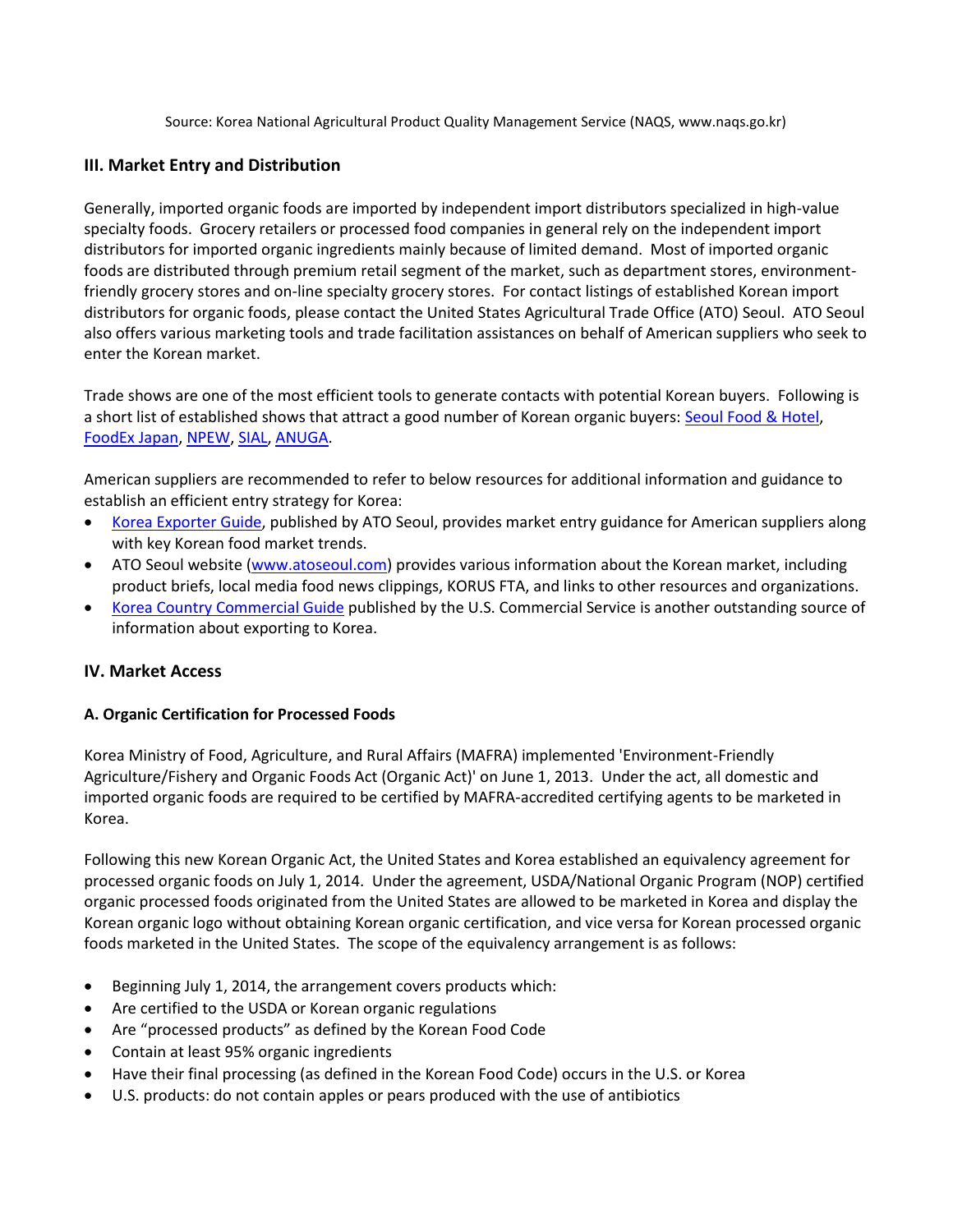Korean products: do not contain livestock products produced with the use of antibiotics

American processed organic products exported to Korea must submit 'Import Certificate of Organic Processed Foods' to the Korea National Agricultural Products Quality Management Service (NAQS provides the certificate form). The certificate should include the following statement: "Certified in compliance with the terms of the U.S. - Korea Organic Equivalency Arrangement". In addition, a copy of USDA/NOP organic certificate should be submitted. Further details about the certificate, labeling, and other requirements are available from the following USDA/AMS link: [US-Korea Organic Equivalency.](https://www.ams.usda.gov/services/organic-certification/international-trade/Korea)

The Korean government randomly inspects imported organic processed foods. If the inspection finds contamination of Genetically Modified Organism (GMO) or agricultural chemicals, the product will not be allowed to be sold as organic in Korea.

Pet foods are not included in the equivalency agreement. However, Korean government has yet to enact an Organic Pet Food Act and allows foreign organic pet foods to enter Korea if the product is accompanied by an official foreign organic certificate.

#### **B. Organic Certification for Unprocessed Foods**

There is no equivalency agreement established between the United States and Korea for unprocessed foods, such as grain, fruits, and livestock meat, at the time of this report. Therefore, American unprocessed organic foods, regardless of their USDA/NOP certification status, are required to be certified by MAFRA-accredited certifying agency to be marketed as organic in Korea. It is notable that the certification should be renewed every year. Below is the certification procedures:

- A person who desires certification should apply to a MAFRA-accredited certifying agency using the official form provided by MAFRA. The application should be accompanied by detailed information about the product, including manufacturing process and organic handling plan.
- Documentation review: Once the application has been submitted, the certifying agency reviews the documents to determine whether the content of the documents is in compliance with the standards set forth under the Korean Organic Act. If any non-compliance is identified during the review, the applicant is notified of the fact and requested to correct the non-compliance.
- On-site inspection: If no problems are identified during the document review, the certifying agency sends inspectors to the applicant's production facility. An inspector should not have a conflict of interest with regard to the certification of the applicant. He or she conducts the evaluation based on objective facts to determine whether the organic handling system of the applicant's production facility complies with the standards set forth under the Korean Organic Act and then prepares a report on the results of the review.
- Certification decision: Once the review report is submitted, the certifying agency takes into consideration the review report and all other relevant information from the applicant.
- Certificate issuance: If the applicant is determined as having an organic handling system in compliance with the standards set forth under the Korean Organic Act at his/her production facility, the certifying agency issues a certificate. In the case of non-compliance, the applicant will be notified and another review will be conducted after corrections have been made. Depending on the severity of the non-compliance, other actions may be taken.
- Annual inspections: After issuance of a certificate, the applicant's production facilities will need to be regularly inspected at least once every year. The procedures are the same as those of the initial